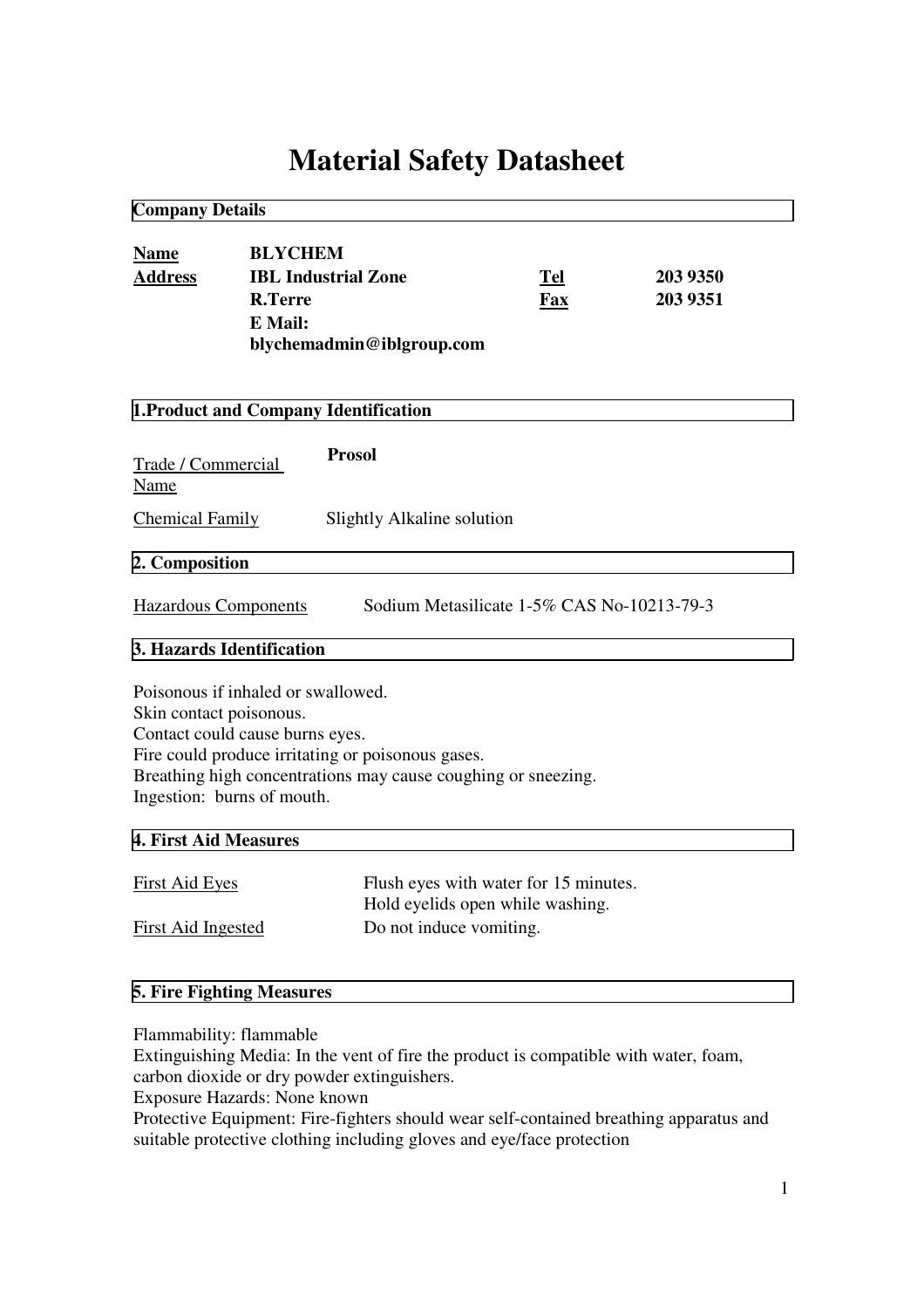Hazardous combustion products: Toxic and irritate fumes may be given off when heated to decomposition.

#### **6. Accidental Release Measures**

Full protective clothing including breathing apparatus Dilute (substance may be washed to drain with a lot of water) PRECAUTIONS: Restrict access to area. Provide adequate protective equipment and ventilation. Remove sources of heat and flame. Notify occupational and environmental authorities. SPILL OR LEAK: Do not touch spilled material. Stop leak if you can do it without risk.

#### **7. Handling And Storage**

Handling: Avoid contact with eyes. Wear suitable protective clothing, gloves and eye/face protection. Always add the product to water(not vice versa).

Storage: Store in original containers in a cool, dry place. Avoid extremes of temperature.

#### **8. Exposure Controls/Personal Protection**

Occupational Exposure Limits NA

| Controls                   | The control measures appropriate for a particular worksite<br>depend on how this material is used and on the extent of<br>exposure.           |
|----------------------------|-----------------------------------------------------------------------------------------------------------------------------------------------|
|                            | Have a safety shower/eye wash fountain readily available<br>in the immediate work area                                                        |
| <b>Personal Protection</b> | Wear suitable personal protection equipment, including<br>chemical safety.<br>Have appropriate equipment available for use in<br>emergencies. |

#### **9. Physical & Chemical Properties**

Clear transparent liquid pH : 8-9

#### **10. Stability And Reactivity**

Conditions to Avoid Risk of violent reaction. **Other** 

Incompatible Materials Reactivity: Strong acid.